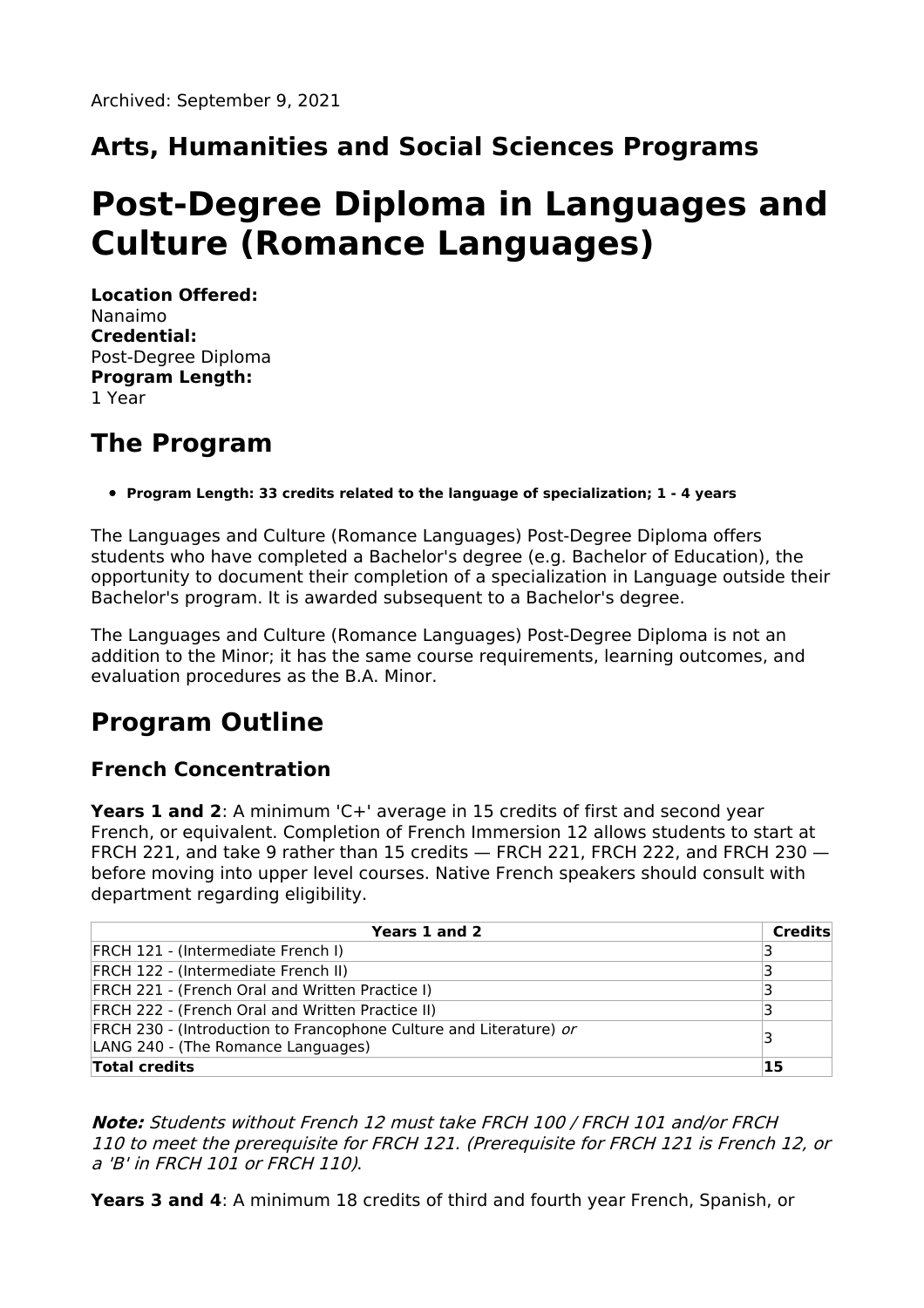Language courses.

| Years 3 and 4                                                                                                                                                                                                                                                                                                                                                                                                                                                              | <b>Credits</b> |
|----------------------------------------------------------------------------------------------------------------------------------------------------------------------------------------------------------------------------------------------------------------------------------------------------------------------------------------------------------------------------------------------------------------------------------------------------------------------------|----------------|
| FRCH 300 - (Critical Analysis and Writing Skills)                                                                                                                                                                                                                                                                                                                                                                                                                          |                |
| FRCH 301 - (Oral Expression and Cultural Exploration in French)                                                                                                                                                                                                                                                                                                                                                                                                            | 3              |
| Select four courses from the following:<br>FRCH 320 - (French Normative Phonetics: Theory and Practice)<br>FRCH 330 - (Development of the Novel in French)<br>FRCH 437 - (Special Topics in French Literature)<br>FRCH 447 - (Special Topics in French Language)<br>LANG 390 - (Internship)<br>LANG 417 - (Special Topics in Romance Culture)<br>LANG 470 - (Translation Theory I) and LANG 471 (Translation Theory II)<br>SPAN 417 - (Special Topics in Hispanic Culture) | 12             |
| <b>Total credits</b>                                                                                                                                                                                                                                                                                                                                                                                                                                                       | 18             |

**Note 1:** Students may apply up to 6 credits of upper-level courses outside the Modern Languages department that are clearly relevant to the student's specialization, such as ENGL 405 - Inter-American Studies, LING 350 - Linguistics and the Dimensions, LBST 420 - The Modern Experience & Beyond (counts as 3 credits).

Other courses may also apply; consult with the Minor Program Coordinator for specific course approval. (Students may not count any course for required credit, in more than one program).

**Note 2:** Students may also apply up to 9 credits from <sup>a</sup> field school or exchange program with approval from the Department.

#### **Spanish Concentration**

**Years 1 and 2**: A minimum 'C+' average in 15 credits of first and second year Spanish, or equivalent. (Native Spanish speakers should consult with the department regarding eligibility).

| Years 1 and 2                                                                                                                                                                                                                                                                                                                                                                                   | Credits |
|-------------------------------------------------------------------------------------------------------------------------------------------------------------------------------------------------------------------------------------------------------------------------------------------------------------------------------------------------------------------------------------------------|---------|
| SPAN 100 - (Beginning Spanish I)                                                                                                                                                                                                                                                                                                                                                                |         |
| SPAN 101 - (Beginning Spanish II)                                                                                                                                                                                                                                                                                                                                                               |         |
| SPAN 200 - (Intermediate Spanish I)                                                                                                                                                                                                                                                                                                                                                             |         |
| SPAN 201 - (Intermediate Spanish I)                                                                                                                                                                                                                                                                                                                                                             |         |
| Select <i>one</i> of the following:<br>LANG 240 - (The Romance Languages)<br>SPAN 210 - (Introduction to Hispanic Culture - Spain)<br>SPAN 211 - (Introduction to Hispanic Culture - Latin America)<br>SPAN 230 - (Introduction to Hispanic Literature and Culture)<br>SPAN 250 - (Introduction to Writing in Spanish)<br>SPAN 260 - (Evolution of Spanish Cinema - Almodovar and the Eighties) |         |
| <b>Total credits</b>                                                                                                                                                                                                                                                                                                                                                                            | 15      |

**Years 3 and 4**: A minimum 18 credits of third and fourth year Spanish, or Language courses.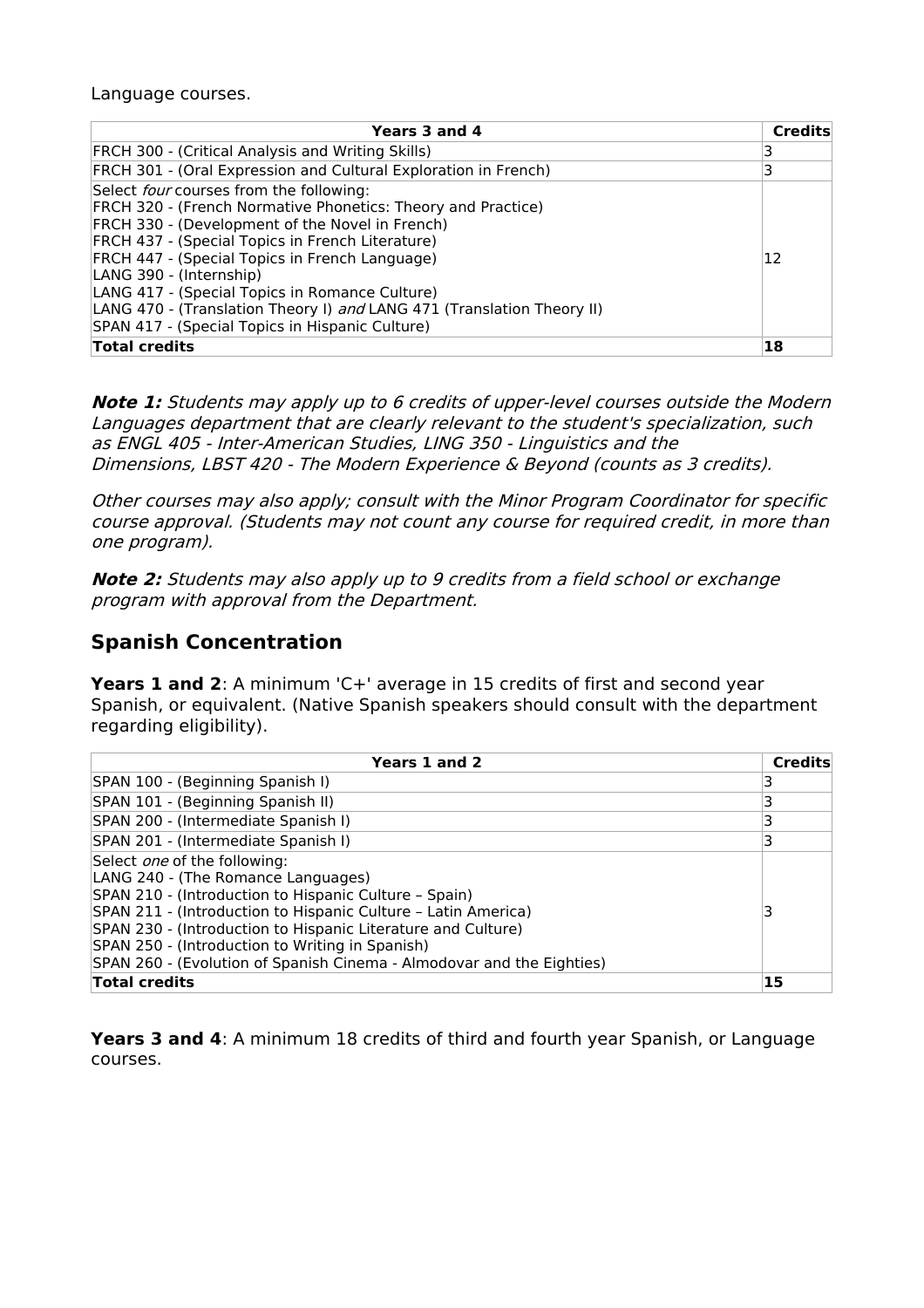| Years 3 and 4                                                                                                                                                                                                                                                                                                                                                                                                         | <b>Credits</b> |
|-----------------------------------------------------------------------------------------------------------------------------------------------------------------------------------------------------------------------------------------------------------------------------------------------------------------------------------------------------------------------------------------------------------------------|----------------|
| SPAN 300 - (Advanced Spanish I)                                                                                                                                                                                                                                                                                                                                                                                       |                |
| SPAN 301 - (Advanced Spanish II)                                                                                                                                                                                                                                                                                                                                                                                      |                |
| Select four courses from the following:<br>LANG 390 - (Internship)<br>LANG 417 - (Special Topics in Romance Culture)<br>LANG 470 - (Translation Theory I) and LANG 471 (Translation Theory II)<br>SPAN 330 - (Hispanic Literature and Literary Analysis)<br>SPAN 331 - (Hispanic Poetry and Poetic Analysis)<br>SPAN 417 - (Special Topics in Hispanic Culture)<br>SPAN 437 - (Special Topics in Hispanic Literature) | 12             |
| <b>Total credits</b>                                                                                                                                                                                                                                                                                                                                                                                                  | 18             |

**Note 1:** Students may apply up to 6 credits of upper-level courses outside the Modern Languages department that are clearly relevant to the student's specialization, such as ENGL 405 - Inter-American Studies, LING 350 - Linguistics and the Dimensions, LBST 420 - The Modern Experience & Beyond (counts as 3 credits).

Other courses may also apply; consult with the Minor Program Coordinator for specific course approval. (Students may not count any course for required credit, in more than one program).

**Note 2:** Students may also apply up to 9 credits from <sup>a</sup> field school or exchange program with approval from the Department.

### **Completion Requirements**

Successful completion of the required courses (33 credits related to the language of specialization).

# **Admission Requirements**

This program is designed for students who have recognized Bachelor's degrees and wish to complete an academic credential equal in scope to a language minor. New students will be placed in language courses according to ability, experience, and previous education. Native French and Spanish speakers should consult with the department regarding exemption from lower-level requirements.

### **Program Regulations**

Students must obtain a minimum "C+" average in all required first and second year courses, and then complete 18 credits of upper-level courses related to their language of specialization.

# **Career Opportunities**

There is an identified need for people with second language skills in a wide variety of employment areas such as primary and secondary education, research, business, tourism, fisheries, forestry and other federal government services.

# **Start Date and Application Deadline**

Entry is ongoing and applications are accepted throughout the academic year. Students must have a recognized Bachelor's degree to enter the Post-Degree Diploma